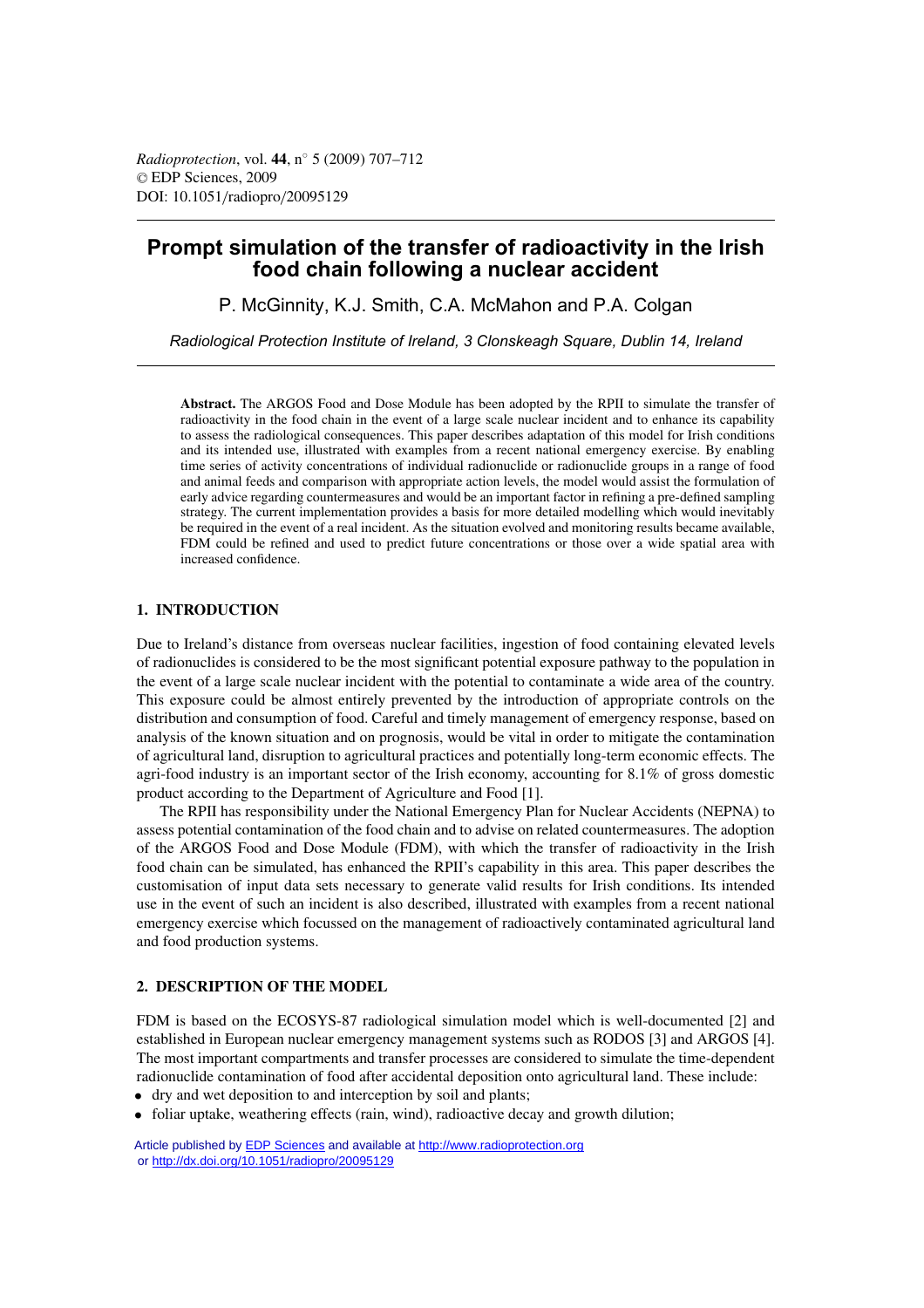### 708 RADIOPROTECTION

- root uptake, fixation, desorption and leaching;
- resuspension of contaminated soil;
- translocation:
- transfer from animal feed to animal products;
- dilution and concentration resulting from processing of food and animal feed; and
- storage factors.

The subsequent radiation exposure of people via all relevant exposure pathways may also be calculated.

### **2.1 Data describing Irish agricultural, climatic and other conditions**

FDM is supplied with default input datasets which describe agricultural, climatic and other conditions for Central European regions. These parameters are described in Müller and Pröhl [2] and Pröhl [5]. Some of this default data, mainly element and radionuclide specific data such as environmental transfer factors and physical and biological half lives, are applicable for all regions of interest. However some parameters are highly sensitive to the characteristics of the region where deposition takes place.

The RPII has therefore customised a number of the default parameter datasets to adapt the models for Irish conditions. This was achieved through consultation with a number of organisations: the Department of Agriculture, Fisheries and Food (DAFF), Teagasc (the Irish Agriculture and Food Development Authority), the Food Safety Authority of Ireland (FSAI) and the Central Statistic Office (CSO). Firstly the most significant crops, livestock and processed products used as food and animal feed and which are produced in Ireland were defined. Modified parameters then included:

• growing season, yields and maximum leaf area index for grass;

- dates for preparation of hay and silage;
- sowing and harvest dates for field and horticultural crops;
- variation of foliar coverage for field and horticultural crops;
- types and volume of feed fed to livestock at various periods during the year;
- average age of animals at slaughter;
- human food consumption rates (for calculation of ingestion dose) [6];
- agricultural production statistics (for calculation of collective dose) [7]; and
- human demographics (for calculation of collective dose) [8].

Other parameters from the default datasets were verified for consistency with the modified data. These included:

- deposition velocities for the crop types considered;
- growth dilution rates for pasture;
- element specific factors including soil-plant transfer factors; retention coefficients and translocation factors for the crop types considered;
- element specific factors including feed-animal transfer factors and biological half lives and metabolism factors for the livestock types considered;
- processing and storage factors for the foods and animal feeds considered;

As a first approximation Ireland is treated as a single ecoregion based on the assumption that there are only minor regional differences in climate, farming practices or other relevant characteristics. Differences in soil-plant transfer due to variations in soil properties have also been neglected as a first approximation. In the early stages of an emergency, foliar deposition is the key consideration.

### **2.2 Data describing a specific deposition event**

Parameters describing a specific radiological deposition event are also required. By default the following input is used:

- the time-integrated activity concentration (TIAC) in near-ground air of each radionuclide of interest;
- wet deposition levels of each radionuclide of interest;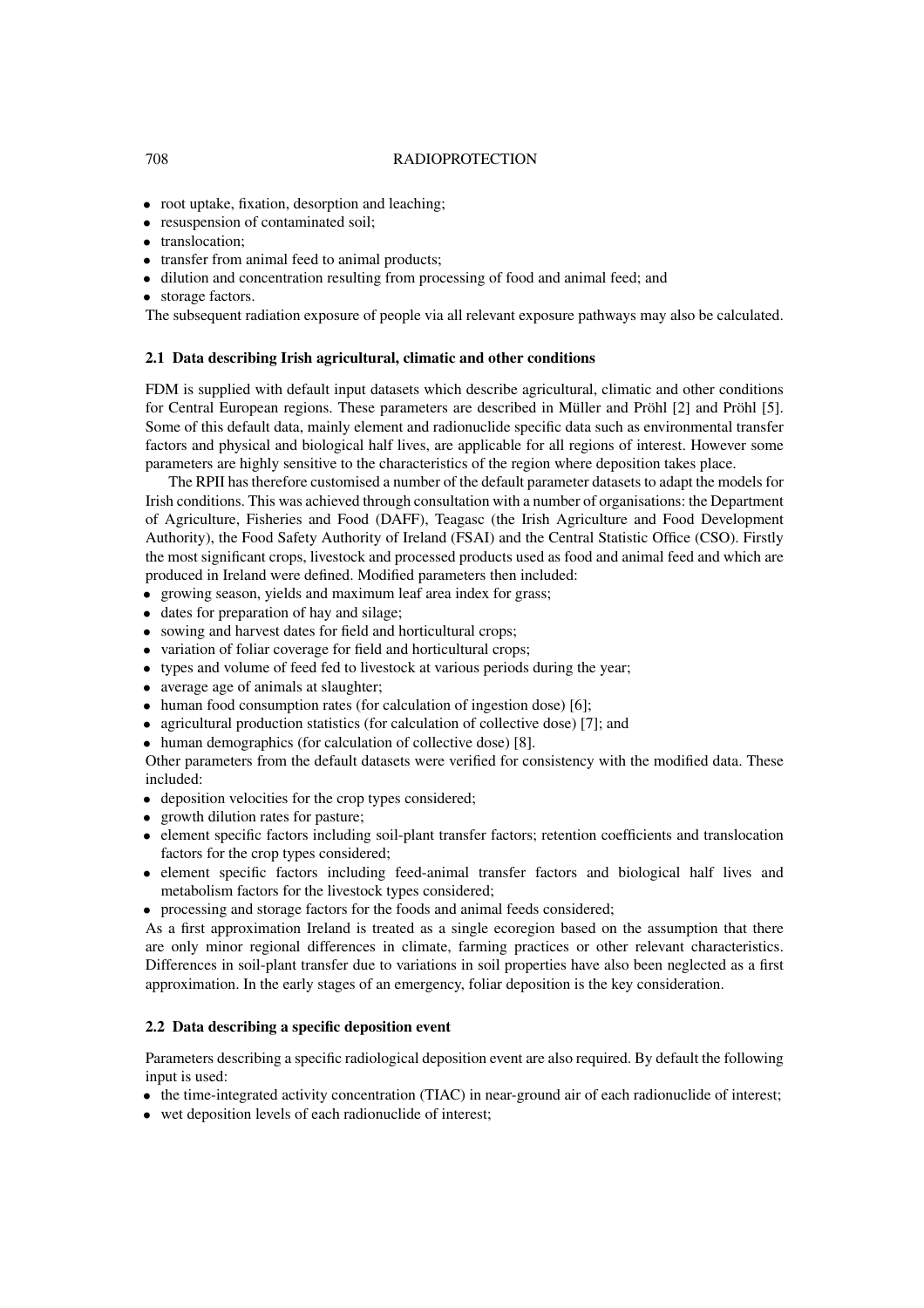#### ECORAD 2008 709

- precipitation intensity; and
- date and time of the deposition event.

This is derived from atmospheric dispersion models. The input parameters are averaged over multiple, user-defined spatial areas which are used as the basis for calculations in FDM. Two independent sets of calculation areas have been defined covering the whole country with coarse (26 units) and fine (4,334 units) resolution. The former, based on county definitions, is generally sufficient for most, large scale emergency response applications and in exercises.

### **3. RESULTS**

The steps involved in a typical FDM simulation are described in this section. The RPII operates the Rimpuff atmospheric dispersion model [9] and FDM using the ARGOS nuclear decision support system which since 2001 it has used as its primary tool for technical assessment of a nuclear or radiological incident. As illustration, examples derived from a hypothetical release from the Wylfa Nuclear Power Plant in the UK (the closest nuclear facility to Ireland) are presented. This scenario formed the basis of a recent national emergency exercise which focussed on the mitigation and remediation phases of a nuclear incident in Ireland.

- Rimpuff, driven by HIRLAM Numerical Weather Prediction data supplied by Met Éireann (Irish National Weather Service), is used to calculate activity concentrations in near-ground air in hourly time steps. In Figure 1 the instantaneous concentration of I-131 in air is displayed for the example scenario. Radar rainfall, from which rainfall intensity values are derived and used in Rimpuff's wet deposition calculation, is also displayed.
- Time-integrated activity concentration, deposition and dose rates are calculated by Rimpuff. In Figure 2 the TIAC of I-131, integrated over the period of plume passage, is displayed. Counties (coarse FDM calculation areas) are overlaid.
- The required FDM input parameters (radionuclide-specific TIAC and wet deposition levels; and rainfall intensity) are derived by averaging over each county. Activity concentrations of individual radionuclides or groups of radionuclides in a range of foods and animal feeds are then calculated by FDM. In Figure 3 peak I-131 activity concentrations in milk in each county unit are presented.
- Predicted activity concentrations are normally compared with European Union (EU) Maximum Permitted Levels (MPL) of radioactive contamination of foodstuffs and feedingstuffs [10]. In Figure 4, the predicted variation with time of the activity concentration of I-131 in milk for selected counties is displayed and compared to the MPLs for Baby Foods and Dairy Produce.



**Figure 1.** Instantaneous concentration of I-131 in air for the example scenario. Radar rainfall, from which rainfall intensity values are derived and used in Rimpuff's wet deposition calculation, is also displayed.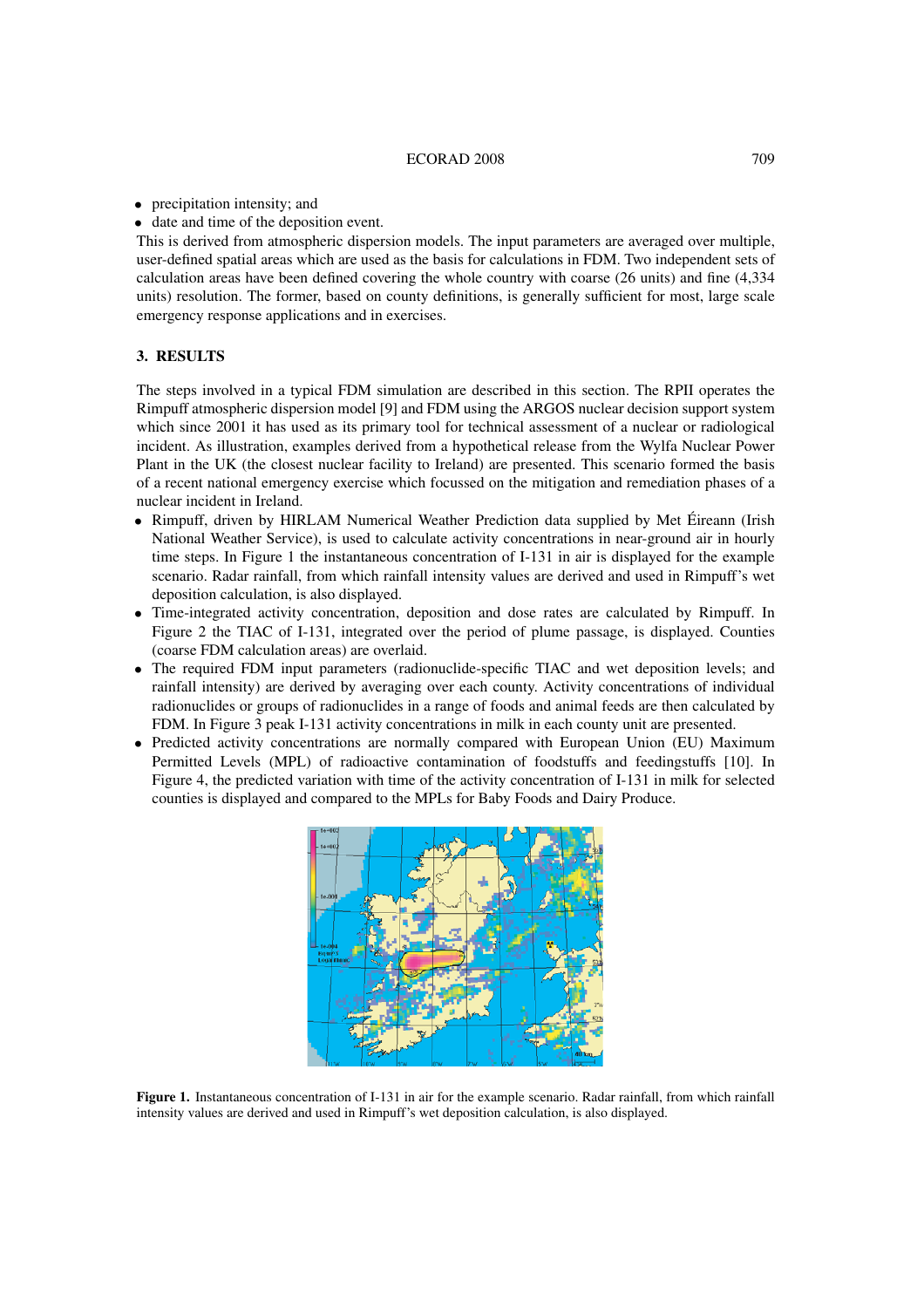### 710 RADIOPROTECTION



**Figure 2.** Time-integrated activity concentration of I-131, integrated over the period of plume passage, for the example scenario. Counties (FDM calculation areas) are overlaid.



**Figure 3.** Peak I-131 activity concentrations in milk in each county for the example scenario.



**Figure 4.** Predicted variation with time of the activity concentration of I-131 in milk for selected counties for the example scenario. Appropriate EU MPLs are also displayed.

FDM can also be operated in 'screening' mode in ARGOS. In this mode, a table is generated displaying the dates between which predicted activity concentrations in each food type and county exceed defined action levels.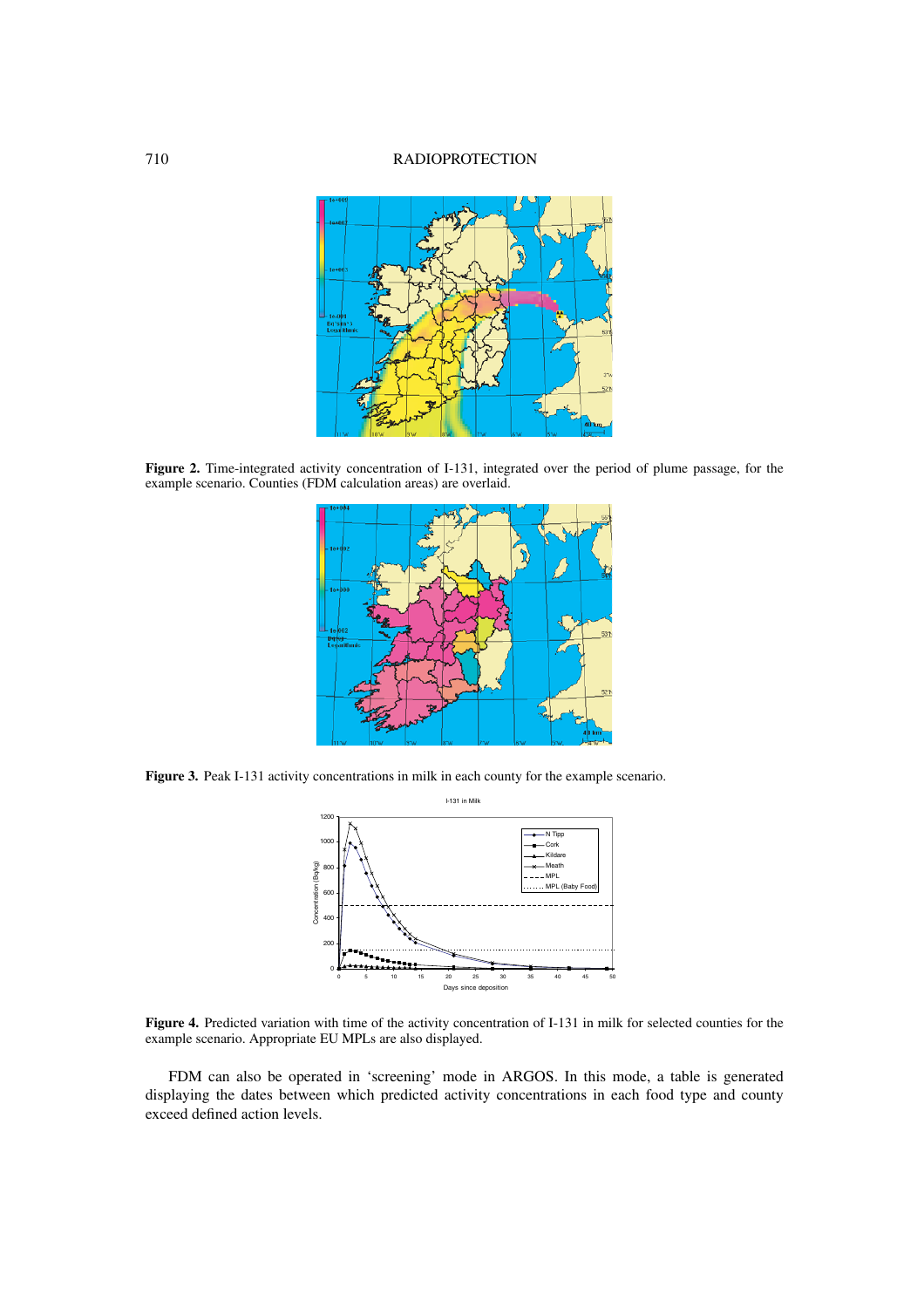#### ECORAD 2008 711

#### **4. CONCLUSIONS**

The adaptation of ARGOS FDM for Irish conditions and its intended use have been described. In the event of significant deposition of radionuclides following a nuclear incident, FDM results would be compared with predefined action levels (EU MPLs) and used by the RPII and other organisations with nuclear or radiological emergency responsibilities to formulate early advice regarding countermeasures. Recently the model was used successfully during a national emergency exercise and helped to facilitate meaningful discussion between participants from a variety of disciplines.

FDM offers prompt food chain modelling capability, which has been adapted for Irish conditions but based on the established and verified transfer processes which comprise the model (for example [11]). FDM results would be an important factor in the prioritisation and targeting of environmental and food sampling resources. As monitoring results became available, FDM input parameters could be refined and used to predict future concentrations or concentrations over a wide spatial area with increased confidence. It would also be possible to use radionuclide-specific, wide-area survey monitoring data as input instead of dispersion modelling results, thus increasing the accuracy of calculations. The current implementation provides a basis for more detailed modelling (e.g. with higher spatial resolution or to consider different production systems within a specific food product) which would inevitably be required (and justified) in the event of a real incident.

Currently it is assumed in FDM that no countermeasures are implemented in the contaminated area. However, an extension of the model which will enable calculations of the effect of countermeasures on the transfer of radioactivity is currently in preparation. This will enable various countermeasure strategies to be evaluated.

#### **Acknowledgments**

The cooperation of Teagasc, DAFF, FSAI, CSO in supplying data and advice is gratefully acknowledged. Invaluable assistance was provided by the ARGOS developers at the Prolog Development Center and Steen Hoe at the Danish Emergency Management Agency.

#### **References**

- [1] Department of Agriculture and Food, *Annual Review and Outlook for Agriculture and Food 2006/2007*, Retrieved 11 March 2008 from http://www.agriculture.ie/publicat/publications2007/ ARO/ARO\_English.pdf.
- [2] Müller H. and Pröhl G., Health Physics, **64** (1993) 232–252.
- [3] Ehrhardt J., Brown J., French S., Kelly G.N., Mikkelsen T., Müller H., Kerntechnik, **62** (1997) 122–128.
- [4] Hoe S., Müller H. and Thykier Nielsen, S., in *Proceedings of the 10*th *International Congress of the International Radiation Protection Association, Hiroshima, 2000.* P-11-288.
- [5] Pröhl G., *Modellierung der Radionuklidausbreitung in Nahrungsketten nach Deposition von Sr-90, Cs-137 und I-131 auf landwirtschaftlich genutzte Flächen 1990.* Gesellschaft für Strahlen- und Umweltforschung (GSF), Neuherberg, GSF-Bericht 29/90.
- [6] Irish Universities Nutrition Alliance, *North/South Ireland Food Consumption Survey, Summary Report, 2001*. Retrieved 6 March 2008 from http://www.iuna.net/survey2000.htm.
- [7] Central Statistics Office, *Census of Agriculture Main Results, 2000.* Retrieved 6 March 2008 from http://www.cso.ie/releasespublications/pr\_agrifishpubshardcopies.htm.
- [8] Central Statistics Office, *Population and area of each Province, County, City, urban area, rural area and Electoral Division, 2002 and 2006, 2007.* Retrieved 11 March 2008 from http://beyond2020.cso.ie/Census/TableViewer/tableView.aspx?ReportId=1765.